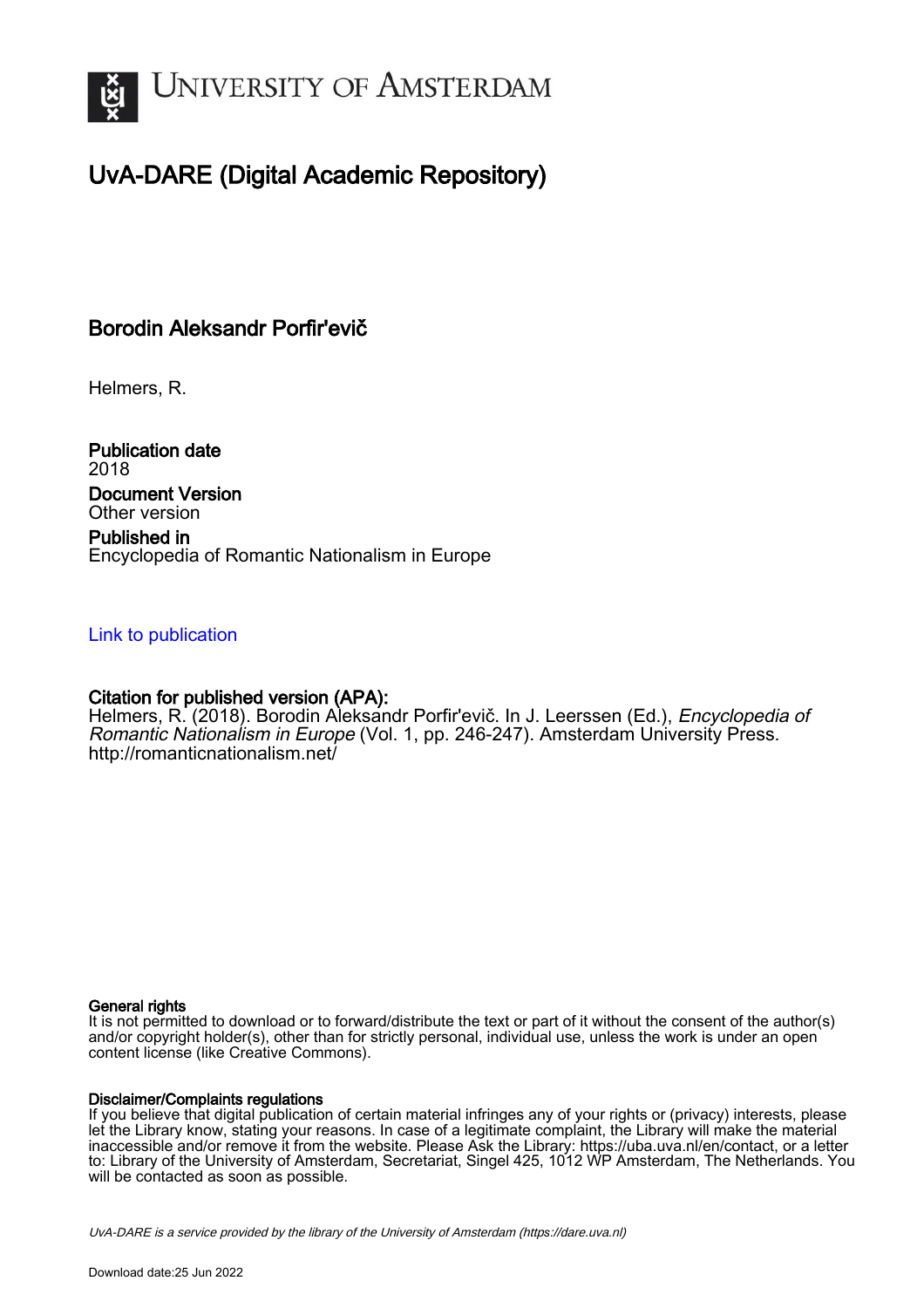# **Encyclopedia of Romantic Nationalism in Europe**

# Borodin Aleksandr Porfir'evič

## Author: Helmers Rutger

Aleksandr Porfir'evič Borodin (1833, St Petersburg – 1887, St Petersburg), born as the illegitimate son of a Georgian prince and his Russian mistress, combined a career in chemistry with an even more successful calling for musical composition. After completing his doctoral thesis in 1858 and an extended research leave in Heidelberg and Paris, Borodin became a professor at the St Petersburg Medical-Surgical Academy in 1862 and would remain associated with this institute for the rest of his life. In the same year 1862, Borodin met the pianist-composer Milij Balakirev and joined the circle now known as "The Mighty Handful". Although his academic work remained his primary occupation, Borodin managed to compose a significant oeuvre that included symphonic works, chamber music, songs, piano pieces, and the unfinished opera *Prince Igor*.

A number of Borodin's most significant works have been described as "epic" in style and have been associated with the figure of the *bogatyr'*, the heroic medieval warriors of Kievan Rus'. Borodin's Second Symphony (1876), nicknamed *Bogatyrskaja*, has become one of the mainstays of the Russian national repertoire. The same is true of his opera *Prince Igor*, based on the medieval epic *Slovo o polku Igoreve* ("The Tale of Igor's Campaign"), about that hero's unsuccessful campaign against the nomadic Polovtsians. After Vladimir Stasov had drafted a scenario in 1869, Borodin worked intermittently on this opera throughout his life; the score, left unfinished at his death, was posthumously completed and orchestrated by Nikolaj Rimskij-Korsakov and Aleksandr Glazunov. Borodin was also able to treat ancient national subject matter in a lighter vein, witness his opera-farce *Bogatyri* (1867), a commission which, for lack of time, became a pastiche of the popular operatic music of the day, and parodied such attempts at national opera as Aleksej Verstovskij's "Askold's Tomb" (1835) and Aleksandr Serov's *Rogneda* (1865).

A second recognized speciality of Borodin was his Orientalism. It is not hard to draw parallels between the clichés employed for the Polovtsians in *Prince Igor* and the contemporary Russian expansion in the Caucasus and Central Asia; such political and ideological implications are even more obvious in the symphonic sketch "In Central Asia" (1880), a work commissioned for the twenty-fifth anniversary of the reign of Alexander II (though never performed on that occasion). As a form of self-definition, however, Borodin's representation of the Orient transcends simple dichotomies: as well as constituting an exotic-colonial Other, Asia and the Orient were also frequently invoked as part of Russia's imperial identity as opposed to Western Europe.

Word Count: 412

Frolova-Walker, Marina; 2007. *Russian music and nationalism from Glinka to Stalin* (New Haven: Yale UP)

Oldani, Robert William; 2001. "Borodin, Aleksandr Porfir'yevich", in: *The new grove dictionary of music and musicians*, ed. S. Sadie, J. Tyrrell (London: Macmillan), 3. 905–917

Schimmelpenninck van der Oye, David; 2010. *Russian orientalism: Asia in the Russian mind from Peter the Great to the great emigration* (New Haven: Yale UP)